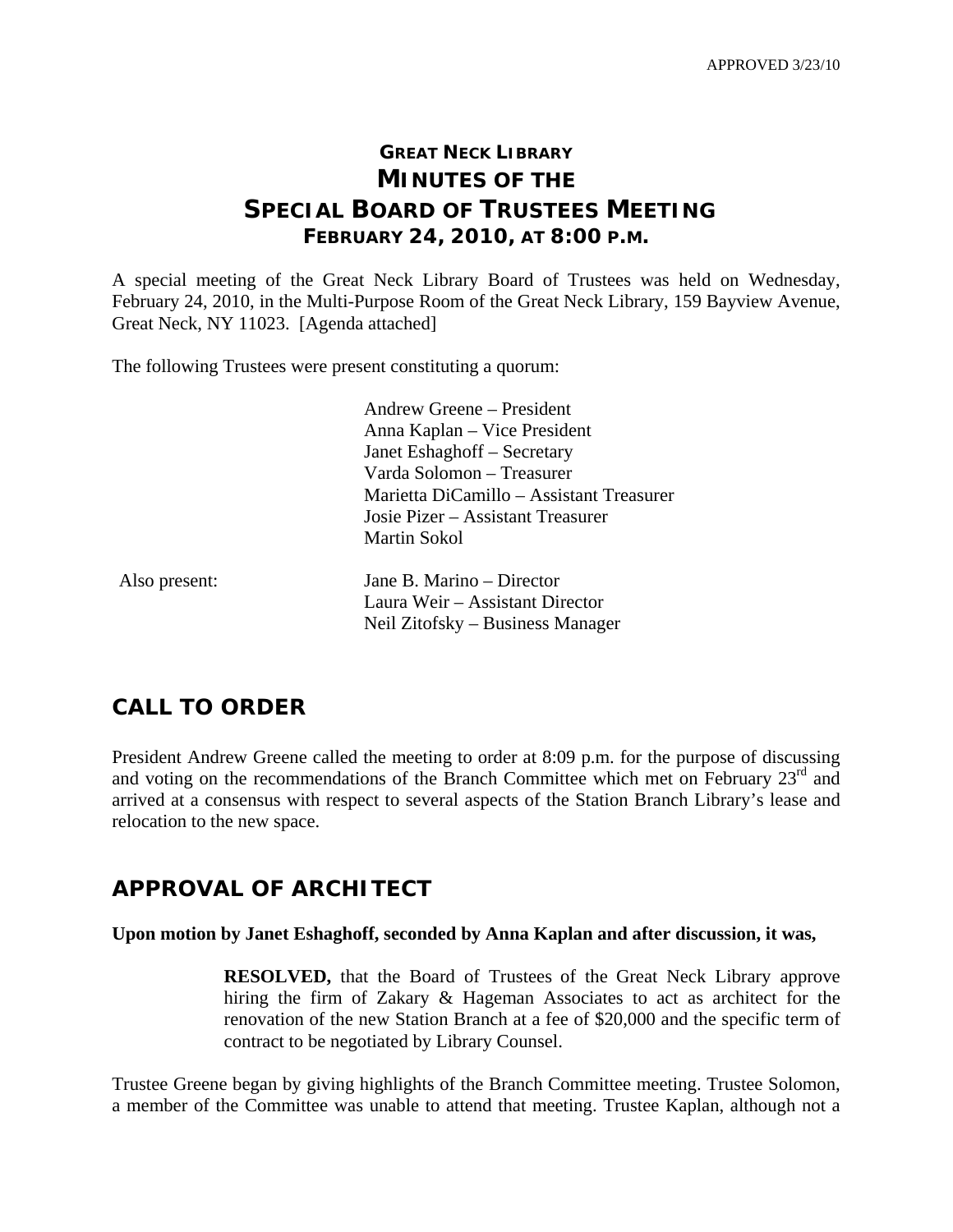member of the Committee, was present due to her involvement in obtaining architects. The Committee interviewed three architects. The choice of an architect was difficult because the quality of the firms was uniformly excellent and they expressed great interest in the job. Pretty much most of the architects were bunched in the same area of fees. The firm of Zakary & Hageman was chosen because they have numerous jobs in Great Neck and they are versatile in the different kind of work they have done, from commercial to high-end residential. Their design excellence could be seen in their portfolio and the Committee was impressed with the scope of the architect's knowledge, his recommendations and reactions to the specific conditions. The contract given by the architect was more of a proposal that is subject to modification. They will be hired if they agree to the terms that our attorney recommends to the Board.

\_\_\_\_\_\_\_\_\_\_\_\_\_\_\_\_\_\_\_\_\_\_\_\_\_\_\_\_\_\_\_\_\_\_\_\_\_\_\_\_\_\_\_\_\_\_\_\_\_\_\_\_\_\_\_\_\_\_\_\_\_\_\_\_\_\_\_\_\_\_\_\_\_\_\_\_\_\_\_\_\_\_\_\_\_\_\_\_\_\_\_\_\_

Following his report, a discussion ensued amongst the Trustees.

Trustee DiCamillo did not feel comfortable with voting for an architect at this point for the following reasons:

- She has not seen the architect's contract ahead of time which, along with all the other proposals, should have been forwarded to the entire Board and not just the Branch Committee;
- She did not see a concept of the plan for moving some services from the Main Library to this new space during the renovation project.
- How the Board arrived at a \$300,000 budget limit. She would have liked to review all the documentation pertaining to this.

Trustee Kaplan explained that DattnerArchitects and Park East Construction had provided a proposal and the estimates were too high. It was suggested that local architects be sought, which they did and proposals were received from six architects. She, along with the Director, spent two days doing preliminary interviews on site. Three architects were interviewed at last night's Branch Committee meeting on very short notice, one was out of town and the other was too expensive.

Trustee Greene added that at the Board meeting on February  $16<sup>th</sup>$  voting for the lease was postponed until tonight to allow the Branch Committee to meet in order to review the lease, select an architect and to provide reasons for their selection and to come up with a not-to-exceed budget. Their recommendations would then be presented to the Board at tonight's meeting for discussion and vote.

Trustee DiCamillo disagreed with the foregoing. According to her recollection, only the lease would be voted on and not an architect and fees. Explanations were provided that the lease could not be voted on before having an architect in place, and that the approval of the architect could be made contingent on the lease being approved. It was suggested to amend the original motion to make hiring of the architect contingent on the approval of the lease.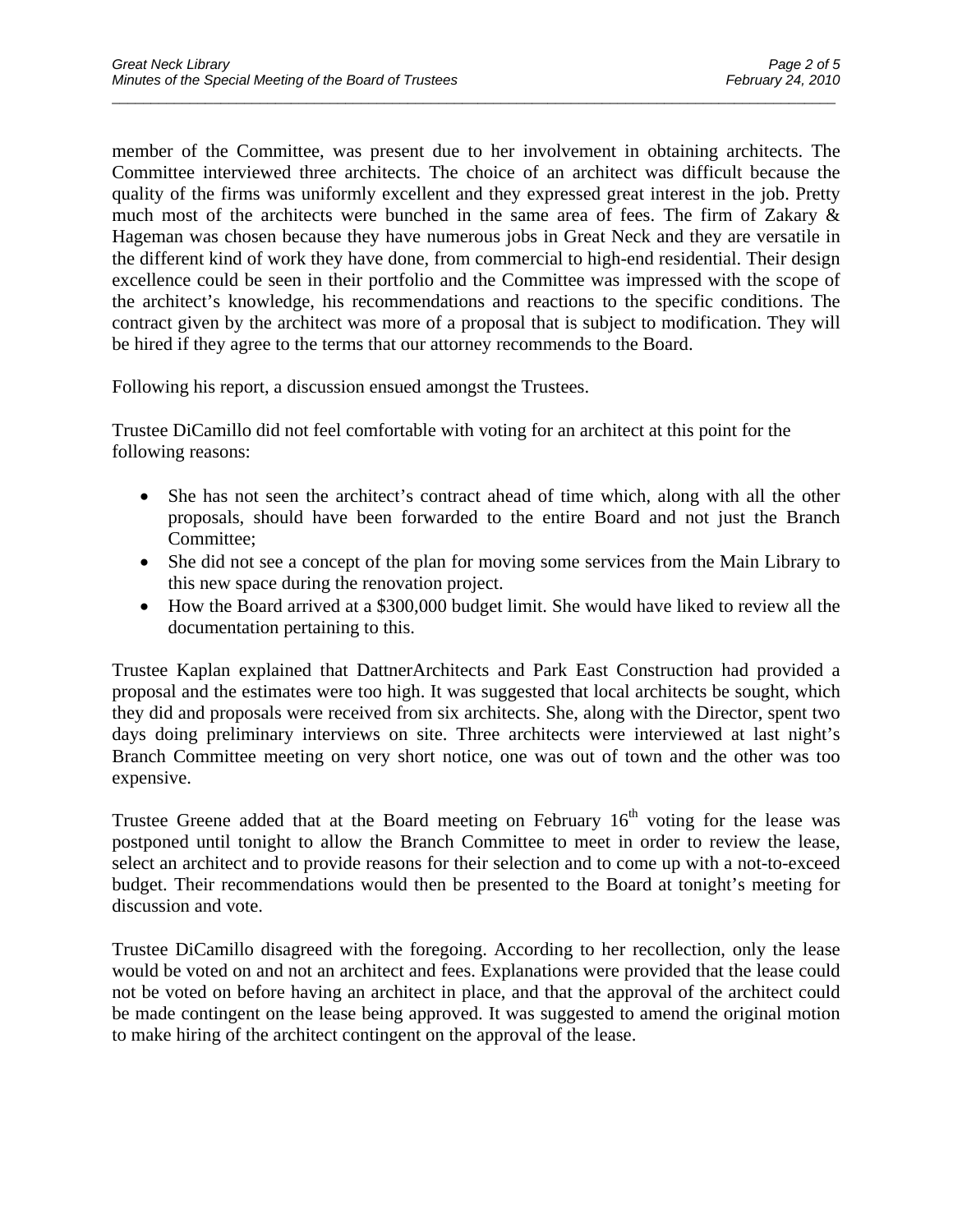THEREFORE, TRUSTEE ESHAGHOFF MOVED AND TRUSTEE SOLOMON SECONDED FOR THE AMENDMENT OF THE ORIGINAL MOTION TO MAKE THE HIRING OF THE ARCHITECT CONDITIONAL UPON THE PASSING OF THE MOTION FOR THE LEASE.

\_\_\_\_\_\_\_\_\_\_\_\_\_\_\_\_\_\_\_\_\_\_\_\_\_\_\_\_\_\_\_\_\_\_\_\_\_\_\_\_\_\_\_\_\_\_\_\_\_\_\_\_\_\_\_\_\_\_\_\_\_\_\_\_\_\_\_\_\_\_\_\_\_\_\_\_\_\_\_\_\_\_\_\_\_\_\_\_\_\_\_\_\_

Before a vote was taken, discussion continued on a concept plan for the new space. Trustee DiCamillo argued that when the space was looked at as an option to rent, one of the things discussed was moving some of the services from Main to the Branch permanently but she has not seen any plans to that effect. The Director explained that she has informed the architects that there is a small area of the back space slated for a work area for staff and a multi-purpose room. The rest of the space will be used as 'swing space' during the renovation, and going forward for more permanent location of services. Relocation of services is not something that can be done quickly without staff input and studying the ramifications. She made it clear that this space will not be used for Levels, and will not function as Main Library when the Main is closed for renovation.

Regarding the budget, Trustee DiCamillo wanted to know the genesis of the \$300,000 and whether this has been reviewed by the Finance Committee. She also stated that the Board did not have a discussion on how much they were willing to spend. To the contrary, Trustee Pizer said that at the February  $16<sup>th</sup>$  Board meeting, \$300,000 was mentioned. The architects were also asked if this budget was feasible and they all said they could work with that number. The consensus of the Branch Committee is that \$300,000 would be acceptable. So this was not the first time this number came before the Board in public. Director Marino further explained that the \$300,000 is not a budget but a not-to-exceed number.

She also summarized the various program requirements for the space as outlined in the document sent to the architects. They were broken down into design and construction phase and payment schedule based on each phase.

Ms. Marino recommended uncoupling of the motions and just ask for approval of the architect in order to get to the point of a cost estimate so that everybody at the table will be comfortable. This was agreeable and the other two resolutions on the agenda which were not made, the lease and the construction fees, were differed to another meeting.

*Public Comment: Pam Marksheid, Stanley Romaine, Carol Frank, Gerry Schneiderman, Stanley Dascher, Amy Levinson, Ralene Adler* 

SUBSEQUENTLY, TRUSTEE ESHAGHOFF WITHDREW HER MOTION ON THE TABLE. TRUSTEE PIZER RESTATED THE MOTION AS ORIGINALLY PROMULGATED:

#### **Upon motion by Josie Pizer, seconded by Anna Kaplan and after discussion, it was,**

**RESOLVED,** that the Board of Trustees of the Great Neck Library approve hiring the firm of Zakary & Hageman Associates to act as an architect for the renovation of the new Station Branch at a fee of \$21,900 and the specific term of contract to be negotiated by Library Counsel.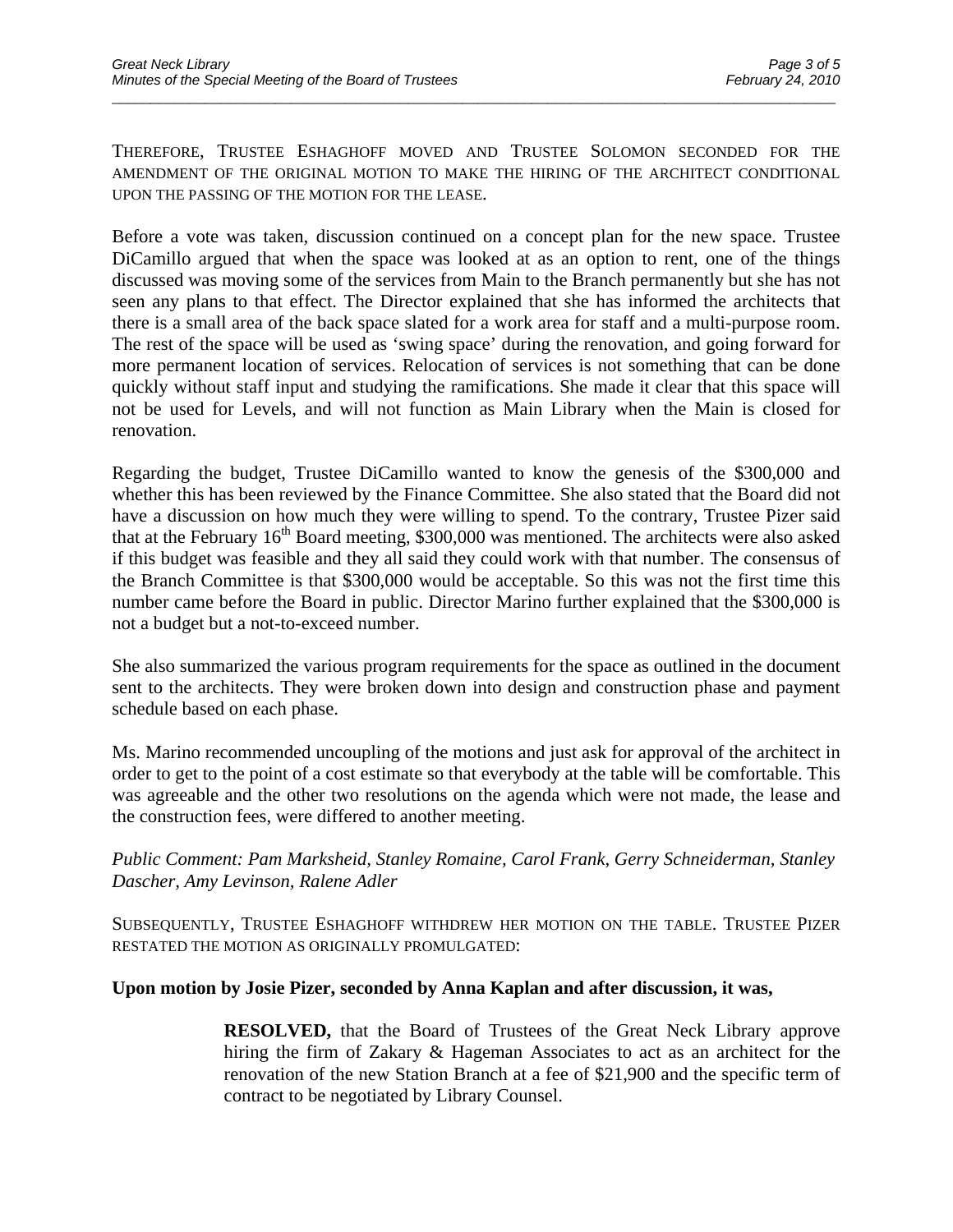**VOTE:** Yes – 7 (DiCamillo, Eshaghoff, Greene, Kaplan, Pizer, Sokol, Solomon)  *MOTION CARRIED UNANIMOUSLY* 

# **GATES OPPORTUNITY GRANT**

#### **Upon motion by Varda Solomon, seconded by Anna Kaplan, and after discussion, it was,**

\_\_\_\_\_\_\_\_\_\_\_\_\_\_\_\_\_\_\_\_\_\_\_\_\_\_\_\_\_\_\_\_\_\_\_\_\_\_\_\_\_\_\_\_\_\_\_\_\_\_\_\_\_\_\_\_\_\_\_\_\_\_\_\_\_\_\_\_\_\_\_\_\_\_\_\_\_\_\_\_\_\_\_\_\_\_\_\_\_\_\_\_\_

**RESOLVED,** that the Great Neck Library Board of Trustees commit to participation in the Bill and Melinda Gates Opportunity Online Broadband Grant and in so doing will commit to fulfill its obligation to supply 50% of the funding commitment for the cost of supplies, materials and purchased services for the upgrade of the Broadband connectivity of the Great Neck Library.

TRUSTEE DICAMILLO ASKED FOR THE MOTION TO BE AMENDED TO WHICH TRUSTEE SOLOMON AGREED AND THE MOTION WAS RESTATED AS FOLLOWS:

**Upon motion by Varda Solomon, seconded by Marietta DiCamillo, and after discussion, it was,** 

> **RESOLVED,** that the Great Neck Library Board of Trustees affirm that it has committed to participate in the Bill and Melinda Gates Opportunity Online Broadband Grant and has committed to fulfill its obligation to supply 50% of the funding commitment for the cost of supplies, materials and purchased services for the upgrade of the Broadband connectivity of the Great Neck Library. And any funds received from the Bill and Melinda Gates Opportunity Online Broadband Grant will reimburse funds already taken from the Branch and Special Services fund of the Great Neck Library.

> **VOTE:** Yes – 7 (DiCamillo, Eshaghoff, Greene, Kaplan, Pizer, Sokol, Solomon)  *MOTION CARRIED UNANIMOUSLY*

## **PRESENTATION BY BUSINESS MANAGER OF COSTS**

The Board had asked for numbers as to how the project would be financed. The Business Manager gave an overview of the operating costs if the Branch were to be relocated in the new space upstairs. For the balance of this year, it would cost an additional \$43,145 and for 2011 it would be \$142,835. He also identified different areas in the 2010 budget where there was a reduction in expenses totaling \$103,867. He also provided pre and post referendum costs.

Trustee Eshaghoff left at 10:10 p.m. during Mr. Zitofsky's presentation.

Trustee DiCamillo asked the Business Manager to review the item costs as she did not see certain pre-referendum fees for permit, licenses, advertisement, PR expenses for educational and information about the Main Building project, additional counsel fees prior to the referendum,